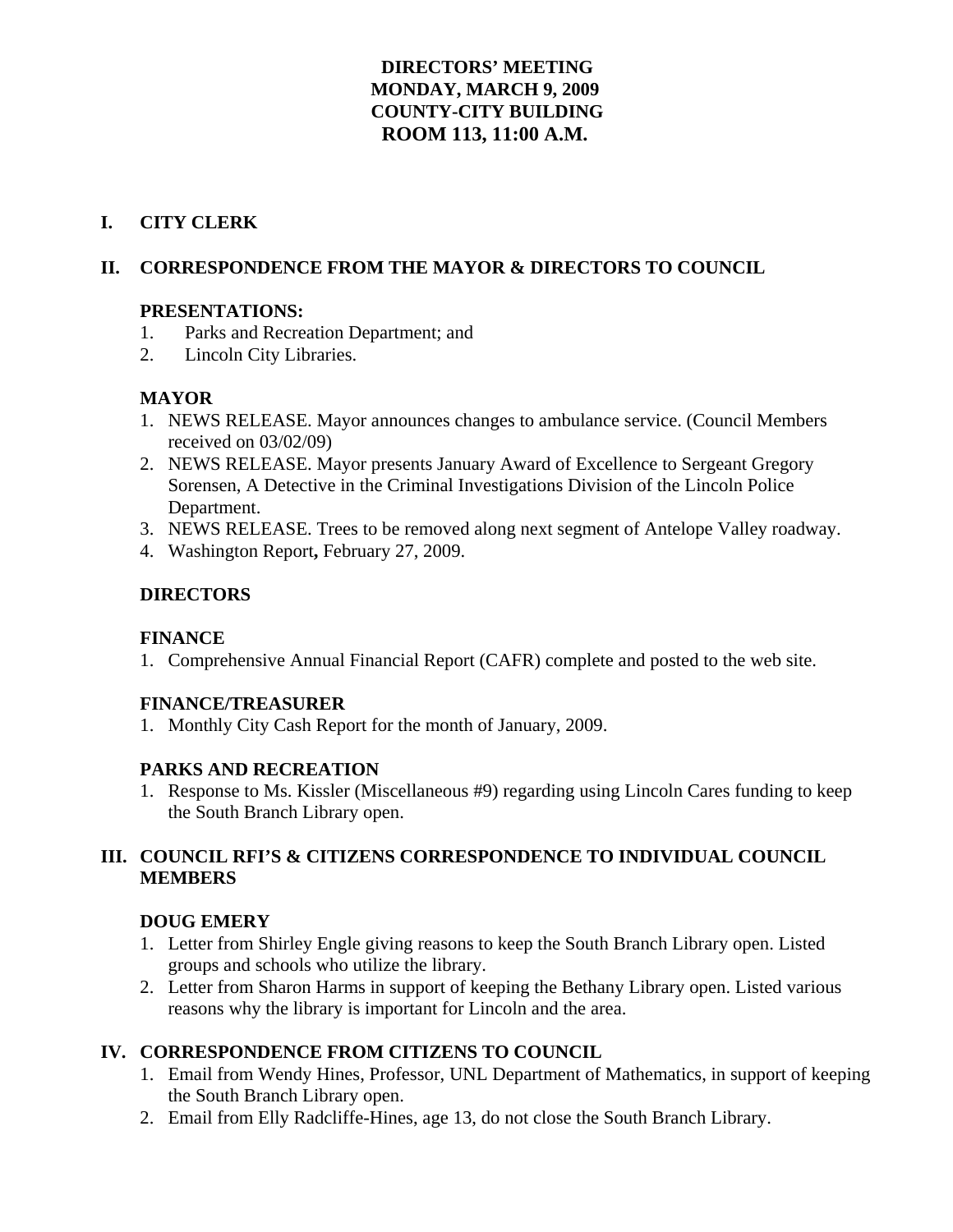- 3. Email from Ron and Susan Samson. Excellent library system, urge you to continue the important services of the South Branch Library.
- 4. Email from Wendy Hine, Professor, UNL, Department of Mathematics, with web address for an article regarding decisions on city budgets and especially libraries.
- 5. Email from Chris Porter. As a community we can come together and keep the South Branch Library open.
- 6. Email from Janie Dobler, retired teacher. Do not take the neighborhood library, South Branch Library, away from an area and school that needs it so much.
- 7. Email from Bess Bachenberg stressing why the libraries should be kept open and how she and various groups use the libraries.
- 8. Letter from Glenn Kreuscher. Please do not close the South Branch Library as it is so favorable to the handicapped with close parking and limited amount of required mobility.
- 9. Email from Jean Kissler. Keep the South Branch Library open as it is within walking distance to a large number of low income children in the area.
- 10. Letter from LIBA in support of an amendment to the Ambulance Service Ordinance which would redefine standby ambulance service as non-emergency service.
- 11. Email from Laura Tegtmeier, teacher at Prescott School requesting the South Branch Library remain open listing programs available to school children and adults.
- 12. Correspondence from Barbara Hyde through InterLinc. Do not close the two libraries as people who may not be able to afford to buy a book or travel to a larger library use them.
- 13. Email from Shirley Hill encouraging the City to keep the Bethany and South Branch Libraries open.
- 14. Correspondence from Kristy Crouch asking what is the plan for children getting to Schoo Middle School next year as they will need to cross Highway 34.
- 15. Letter from Rosina Parlin urging that Bethany and the South Branch Libraries remain open. (Each Council Member received an individual letter on 03/03/09)
- 16. Email from Joyce Morgan. Strenuously object to supporting the zoning change to put a childcare center of South  $29<sup>th</sup>$  and Porter Ridge Road.
- 17. Correspondence from Larry and Denise Maack in opposition to the annexation of area 12.
- 18. Lincoln Chamber of Commerce is Re-Accredited with Five-Star Accreditation Rating.

## **V. ADJOURNMENT**

W:\FILES\CITYCOUN\WP\DA030909.wpdmmm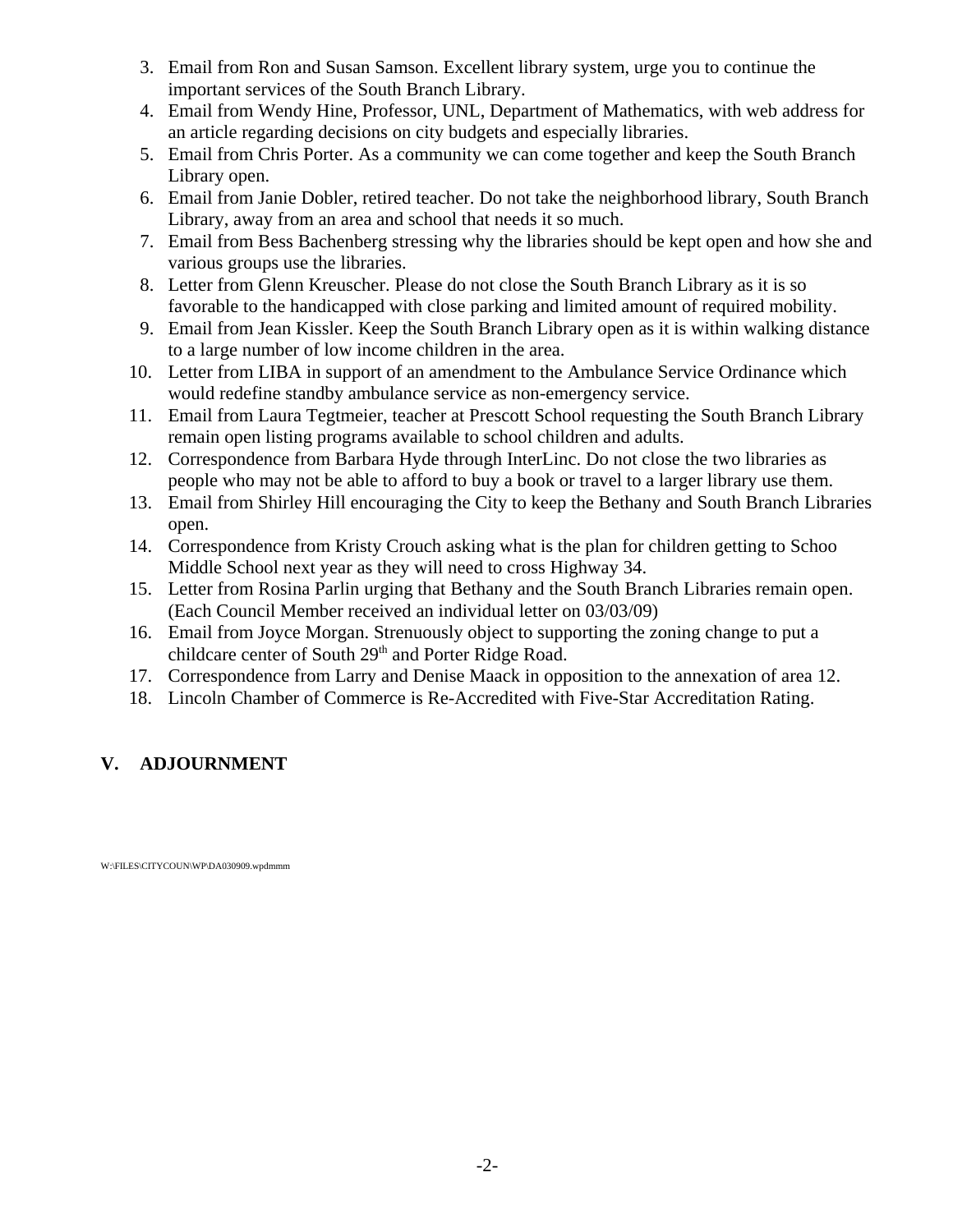### **DIRECTORS' MEETING MINUTES MONDAY, MARCH 9, 2009**

**Council Members Present:** Robin Eschliman, Chair; Doug Emery, Vice-Chair; Ken Svoboda, Dan Marvin, John Spatz, Jon Camp**,** Jonathan Cook.

**Others Present:** Rick Hoppe, Denise Pearce, Mayor's Office; City Clerk Joan Ross; John Hendry, City Attorney; Lynn Johnson, Parks & Recreation Director; Pat Leach, Lincoln City Libraries Director.

Chair Eschliman opened the meeting at 11:26 a.m. and announced the location of the Nebraska Open Meetings Act.

#### **I. CITY CLERK**

City Clerk Ross stated on the Agenda under Public Hearing Liquor Resolutions, Items 7 & 8, for Jade Rivers, will be called together. [*#7, Application of Jade Rivers Restaurant Inc. dba Jade Rivers for a Class C liquor license at 3940 Village Drive; and #8, Manager application of Nguyen Thi Hoang Nguyen for Jade Rivers Restaurant Inc. dba Jade Rivers at 3940 Village Drive]* 

Item #12, Motion to Amend 1 but also have a substitute motion to amend # 1. *[#12, 09-26, Amending Chapter 23.10 of the Lincoln Municipal Code, the Lincoln Electrical Code, by amending Section 23.10.010 to adopt the 2008 Edition of the National Electrical Code; amending Section 23.10.140 relating to electrical permits to allow for routine maintenance without a permit; amending Section 23.10.160 relating to installation by homeowner for branch circuit and feeder wiring; amending Section 23.10.190 relating to requests for inspections by homeowners; amending Section 23.10.290 relating to wiring methods requiring separate conductors for grounding, PVC coating for metallic raceways, and installation of alternate energy sources; amending Section 23.10.300 relating to service disconnections and metering requirements; and repealing in their entirety, Sections 23.10.310, 23.10.312, 23.10.320, 23.10.323, 23.10.324, 23.10.327, 23.10.329, 23.10.330, 23.10.331, 23.10.332, 23.10.333, 23.10.335, 23.10.337, 23.10.340, 23.10.345, 23.10.347, 23.10.350, 23.10.351, 23.10,353, 23.10.355, 23.10.380, 23.10.385, 23.10.390, 23.10.393, 23.10.395, 23.10.400, 23.10.402, 23.10.410, 23.10.417, 23.10.420, 23.10.425, 23.10.430, 23.10.440, 23.10.457, 23.10.458, 23.10.459, 23.10.460, 23.10.470, 23.10.475, 23.10.480, 23.10.490, 23.10.495, 23.10.500 to delete specific sections of the 2002 National Electrical Code previously amended or deleted in the Lincoln Electrical Code; amending Section 23.10.510 relating to code coordination with the international Codes; and repealing Section 23.10.010, 23.10.140, 23.10.160, 23.10.190, 23.10.290, 23.10.300, and 23.10.510 of the Lincoln Municipal Code as hitherto existing.]*

Item #17, Motion to Amend #1 is a substitute resolution. *[#17, 09R-28, Application of South Ridge Village, LLC, to develop an early childhood care facility for 130 children with a request to waive the requirement to be located on an arterial street, generally located at South 29th Street and Porter Ridge Road]*

Eschliman stated she and Camp were going to propose amendments. Camp stated one amendment would be to reduce the size of the playground, secondly, adding more trees, and to limit the hours of operation from 7:00 a.m. to 6:00 p.m. Eschliman stated her proposed amendment would be the request of a traffic monitoring plan. Judge Hendry stated to his knowledge the Law Department has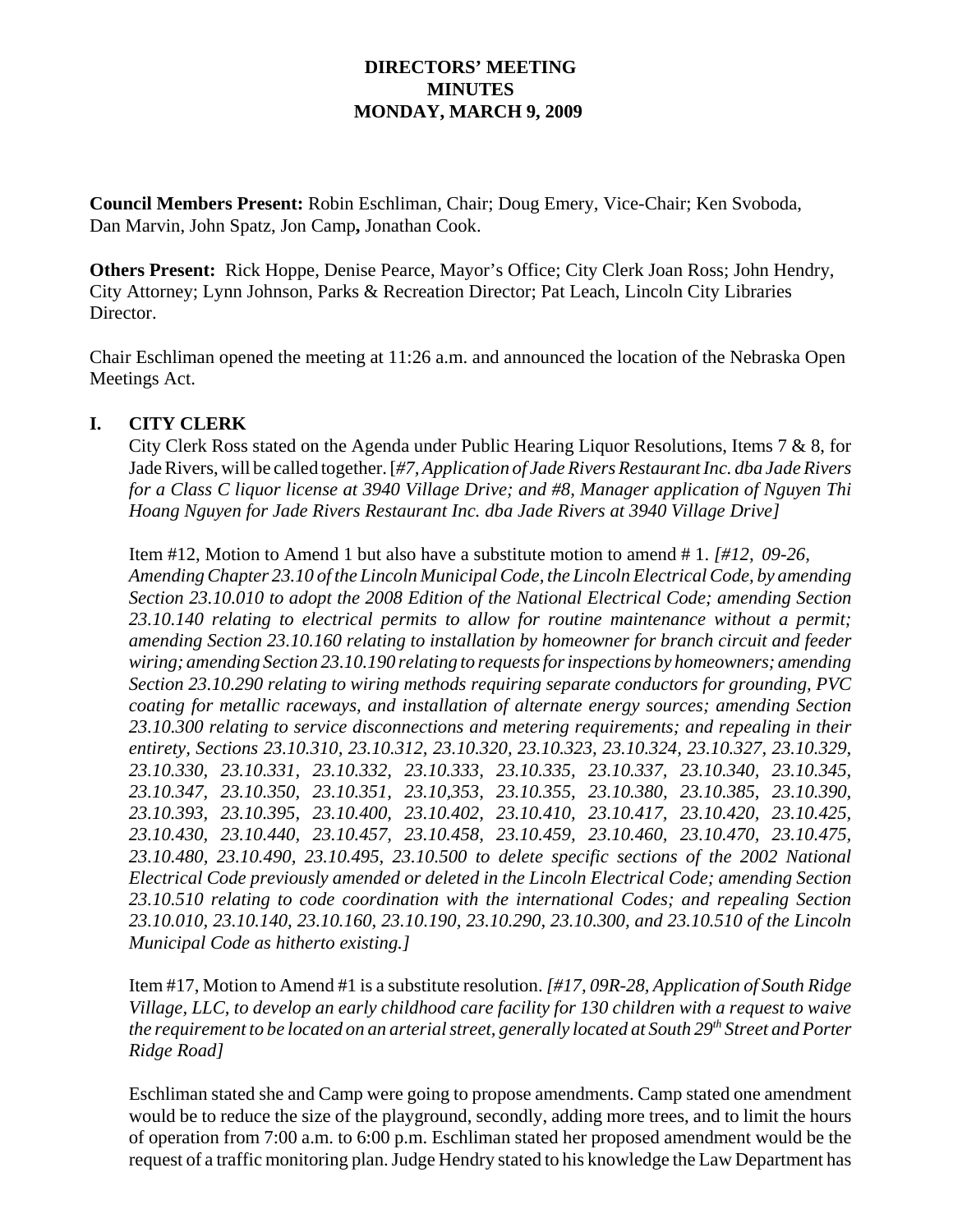not received specific requests from Council with the exception of Council Chair Eschliman, which arrived on Saturday. Eschliman stated the applicants attorney would probably do. Cook added he would request our law department review any requests and/or amendments.

Svoboda asked if the amendments were on the Special Permit, or the Use Permit? Krout replied it would be the Special Permit.

Item #18, Motion to Amend #1, substitute resolution. *[#18, 09R-29, Use Permit 100B - Application of South Ridge Village, LLC, to expand the South Ridge Village Use Permit on property generally located at South 29th Street and Porter Ridge Road]*

Item #21, Motion to Amend #1.*[#21, 09-32, Authorizing the issuance of Series A and Series B tax allocation bonds with a total not to exceed \$764,000.00 for the City of Lincoln, Lincoln Flats/Bank of the West Redevelopment Project]*

Eschliman asked if Council should check Item #24, 05-188? Krout replied this is a request from the neighborhood association. The property owner was negotiating with the neighborhood on possible property reuse. Kept R-4 zoning with approval of a special permit for a nursing home/elderly retirement complex. The City Council denied a request for a townhouse/condo project of 50 some units. The neighbors then filed a request to down zone to R-2. The planning commission opposed and the City Council voted to place it on pending, indefinitely. Krout stated he tried contacting the neighborhood association president, with the next step being to contact the applicant and ask if he wanted to have this placed on the agenda for action.

## **II. CORRESPONDENCE FROM THE MAYOR & DIRECTORS TO COUNCIL**

### **PRESENTATIONS:**

## **Parks & Recreation Challenges and Objectives for 2009-2010 (Attachment A)**

Lynn Johnson, Parks & Recreation Director gave presentation on the Parks & Recreation Department challenges and objectives for 2009-2010, outlined in Attachment A.

### **Lincoln City Libraries Challenges and Objectives for 2009-2010**

Pat Leach, Lincoln City Libraries Director.

Hoppe recommended due to the time we have Libraries Objectives next week. Pat Leach has agreed to come back.

### **MAYOR**

- 1. NEWS RELEASE RE: Mayor Announces Changes To Ambulance Service. (Council copies placed in file folders on 03/02/09) - NO COMMENTS
- 2. NEWS RELEASE RE: Mayor Presents January Award of Excellence to Sergeant Gregory Sorensen, A Detective in the Criminal Investigations Division of the Lincoln Police Department. - NO COMMENTS
- 3. NEWS RELEASE RE: Trees To Be Removed Along Next Segment of Antelope Valley Roadway. - NO COMMENTS
- 4. Washington ReportFebruary 27, 2009. NO COMMENTS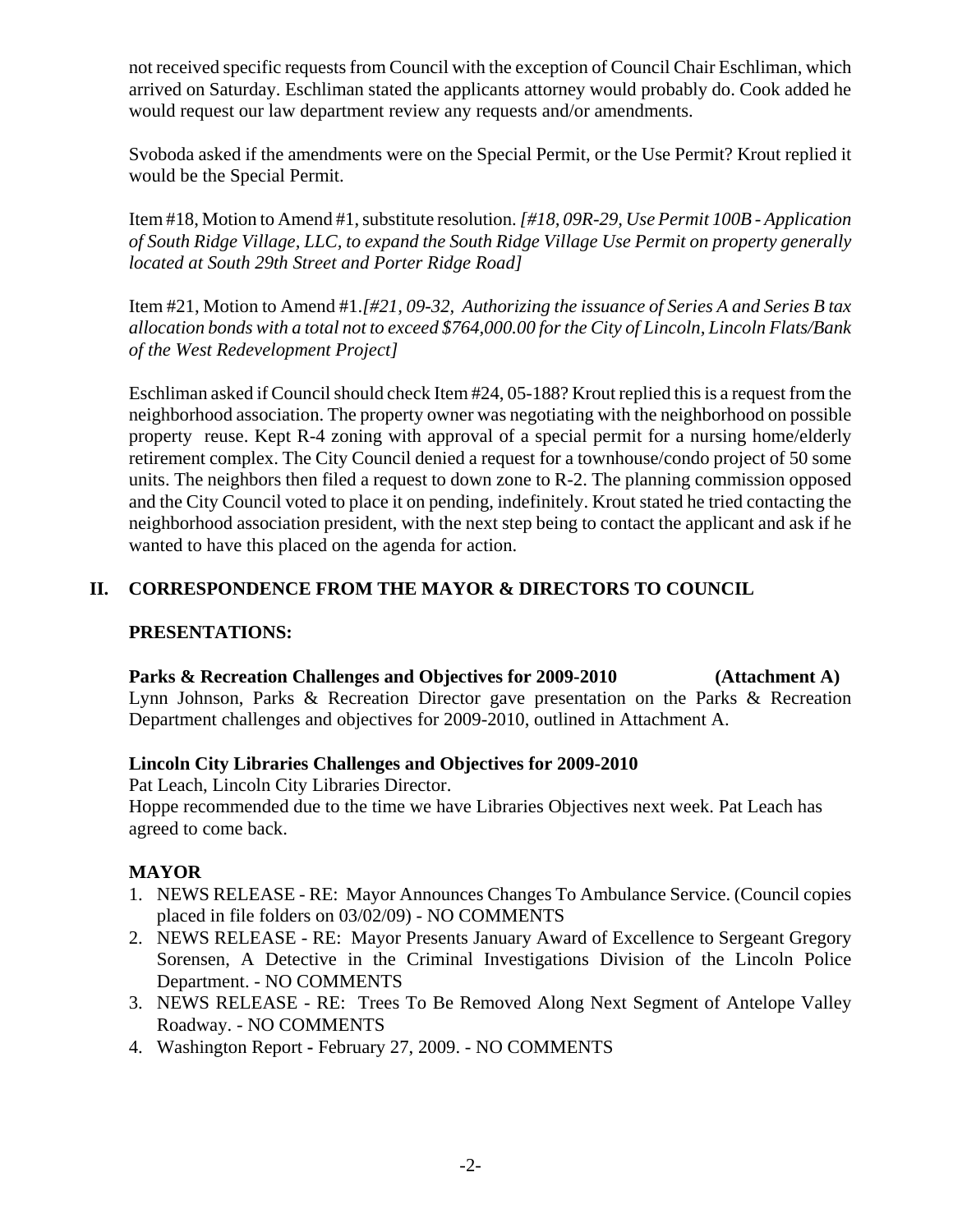### **DIRECTORS**

#### **FINANCE**

1. Report from Don Herz. Comprehensive Annual Financial Report (CAFR) for the year ended August 31, 2008.- NO COMMENTS

### **FINANCE/TREASURER**

1. Monthly City Cash Report for the month of January, 2009.- NO COMMENTS

#### **PARKS & RECREATION**

1. Response email from Lynn Johnson to Ms. Kissler (Miscellaneous #9). Using Lincoln Cares funding to keep the South Branch Library open - NO COMMENTS

## **III. COUNCIL RFI'S & CITIZENS CORRESPONDENCE TO INDIVIDUAL COUNCIL MEMBERS**

**JON CAMP -** No comments.

**JONATHAN COOK -** No comments.

#### **DOUG EMERY**

- 1. Letter from Shirley Engle, giving reasons to keep the South Branch Library open. NO COMMENTS
- 2. Letter from Sharon Harms. In support of keeping the Bethany Library open.- NO COMMENTS

**ROBIN ESCHLIMAN** - No comments.

**DAN MARVIN** - No comments.

**JOHN SPATZ** - No comments.

**KEN SVOBODA** - No comments.

### **IV. CORRESPONDENCE FROM CITIZENS TO COUNCIL -**

- 1. Email from Wendy Hines, Professor, UNL Department of Mathematics. In support of keeping the South Branch Library open.- NO COMMENTS
- 2. Email from Elly Radcliffe-Hines, age 13, do not close the South Branch Library.- NO COMMENTS
- 3. Email from Ron & Susan Samson. Excellent library system, urge you to continue the important services of the South Branch Library.- NO COMMENTS
- 4. Email from Wendy Hine, Professor, UNL, Department of Mathematics. Web address for an article regarding decisions on city budgets and especially libraries.- NO COMMENTS
- 5. Email from Chris Porter. As a community we can come together and keep the South Branch Library open.- NO COMMENTS
- 6. Email from Janie Dobler, retired teacher. Do not take the neighborhood library, South Branch Library, away from an area and school that needs it so much.- NO COMMENTS
- 7. Email from Bess Bachenberg. Stressing why the libraries should be kept open and how she and various groups use the libraries.- NO COMMENTS
- 8. Letter from Glenn Kreuscher. Please do not close the South Branch Library as it is so favorable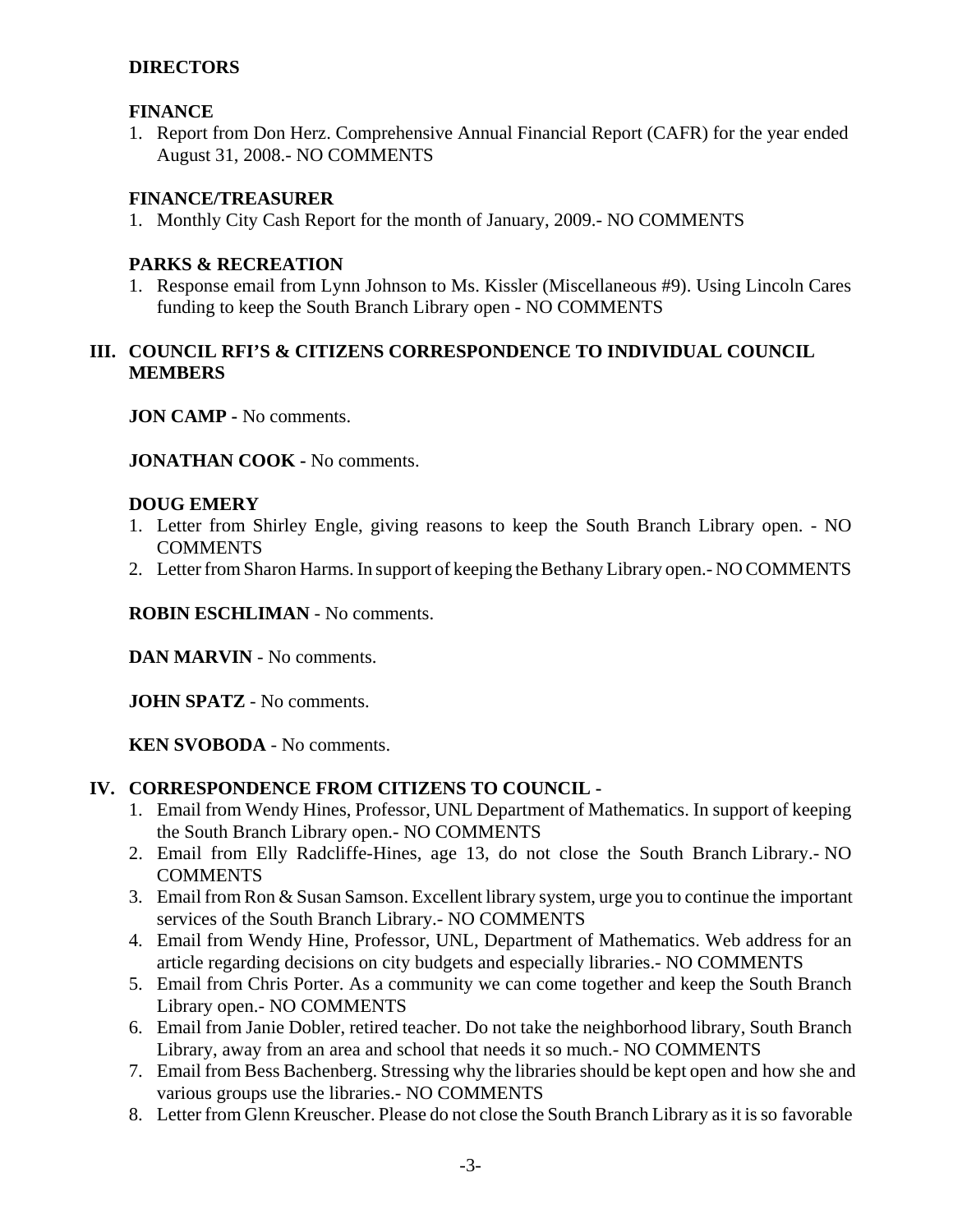to the handicapped with close parking and limited amount of required mobility.- NO **COMMENTS** 

- 9. Email from Jean Kissler. Keep South Branch Library open. Is it possible to use some of the "Lincoln Cares" funding to keep it open?- NO COMMENTS
- 10. Letter from Coby Mach, LIBA. In support of an amendment to the Ambulance Service Ordinance which would redefine standby ambulance service as non-emergency service.- NO **COMMENTS**
- 11. Email from Laura Tegtmeier, teacher at Prescott School. Requesting the South Branch Library remain open, listing programs available to school children and adults.- NO COMMENTS
- 12. Email from Barbara Hyde. Do not close the two libraries as people who may not be able to afford to buy a book or travel to a larger library use them.- NO COMMENTS
- 13. Email from Shirley Hill. Encouraging the City to keep the Bethany and South Branch Libraries open.- NO COMMENTS
- 14. E-Mail from Kristy Crouch RE: Asking what is the plan for children getting to Schoo Middle School next year as they will need to cross Highway 34. - NO COMMENTS
- 15. Letter from Rosina Parlin. Urging that Bethany and the South Branch Libraries remain open. (Council received individual letters placed in their file folders on 03/03/09)- NO COMMENTS
- 16. Email from Joyce Morgan. Strenuously object to supporting the zoning change to put a childcare center of South 29<sup>th</sup> & Porter Ridge Road - NO COMMENTS
- 17. Email from Larry & Denise Maack. Opposed to the annexation of area 12.- NO COMMENTS
- 18. Email from Wendy Birdsall, Lincoln Chamber of Commerce. Lincoln Chamber of Commerce is Re-Accredited with Five-Star Accreditation Rating.- NO COMMENTS

## **V. MEETING ADJOURNED**

Chair Eschliman adjourned the meeting at 12:10 p.m.

W:\FILES\CITYCOUN\WP\dm030909.wpd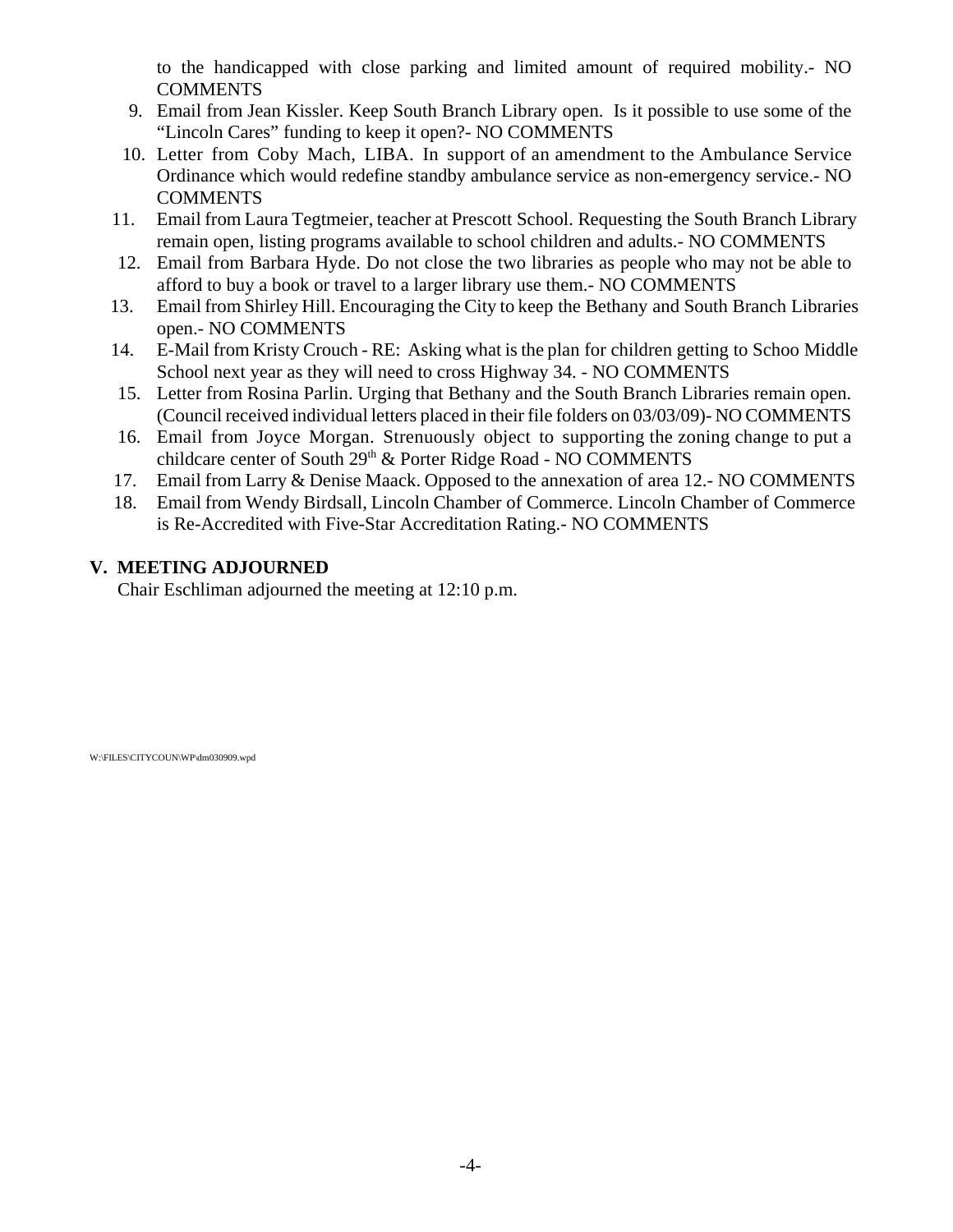attachment

# Parks and Recreation Department Objectives 2009-10

1. Are there interpretations of law that impact the provision of your Department's services and need further clarification and/or review?

The Parks and Recreation Department occasionally utilizes recorded music and videos of movies in programs. Examples include recorded music played at pools, and videos of movies played during school's out programs. The City annually secures a license through ASCAP for use of music during City programs. Parks and Recreation Department staff have asked the Law Department to review license standards associated with videos in the past. Prior interpretations have been that a license is not needed; however it seems that this should be revisited on a reaular basis.

The Lincoln Parks Foundation exists for the sole purpose of securing and managing resources to support Parks and Recreation Department facilities and programs. A goal for 2009 is to establish a memorandum of understanding between the Foundation and Department clarifying and formalizing the relationship between the organizations.

A recent Federal law requires that all public pools come into compliance with standards for pool drain systems and drain covers. A review of pool drains associated with Lincoln's municipal pools is in progress with the intent of completing modifications required for compliance with Federal regulations before the beginning of the 2009 pool season.

Monitor pool regulations related to allowing recirculating water filtration and sanitation systems for municipal spraygrounds.

Monitor development of State plan for administration of Title XX funds, and State school-age child care regulations.

2. What should be changed on modified in your Department to better provide current services and which do not require additional financial resources?

Develop and implement an electronic marketing and communications strategy regarding programs and facilities. The program brochure will no longer be printed and distributed by mail. A new webpage for the department will be developed. An e-newsletter and e-notices will be distributed electronically regarding programs and facilities. The electronic communications strategy will be supported by targeted newspaper ads, and radio public service announcement.

Expand volunteer program with an emphasis on park and trail maintenance, tree planting and maintenance. Volunteer activities will be posted on the new department webpage. Regular presentations will be made to community organizations and service clubs to recruit volunteers. A volunteer recognition program is being developed.

Add additional summer day camp locations near recreation centers as needed. Day camp registration began in January. Some locations are full and have waiting lists. Program staff are monitoring registration and seeking options to add additional camp locations if needed. For instance, a third day camp program will be offered at Calvert Elementary School in conjunction with those housed in Calvert Recreation Center.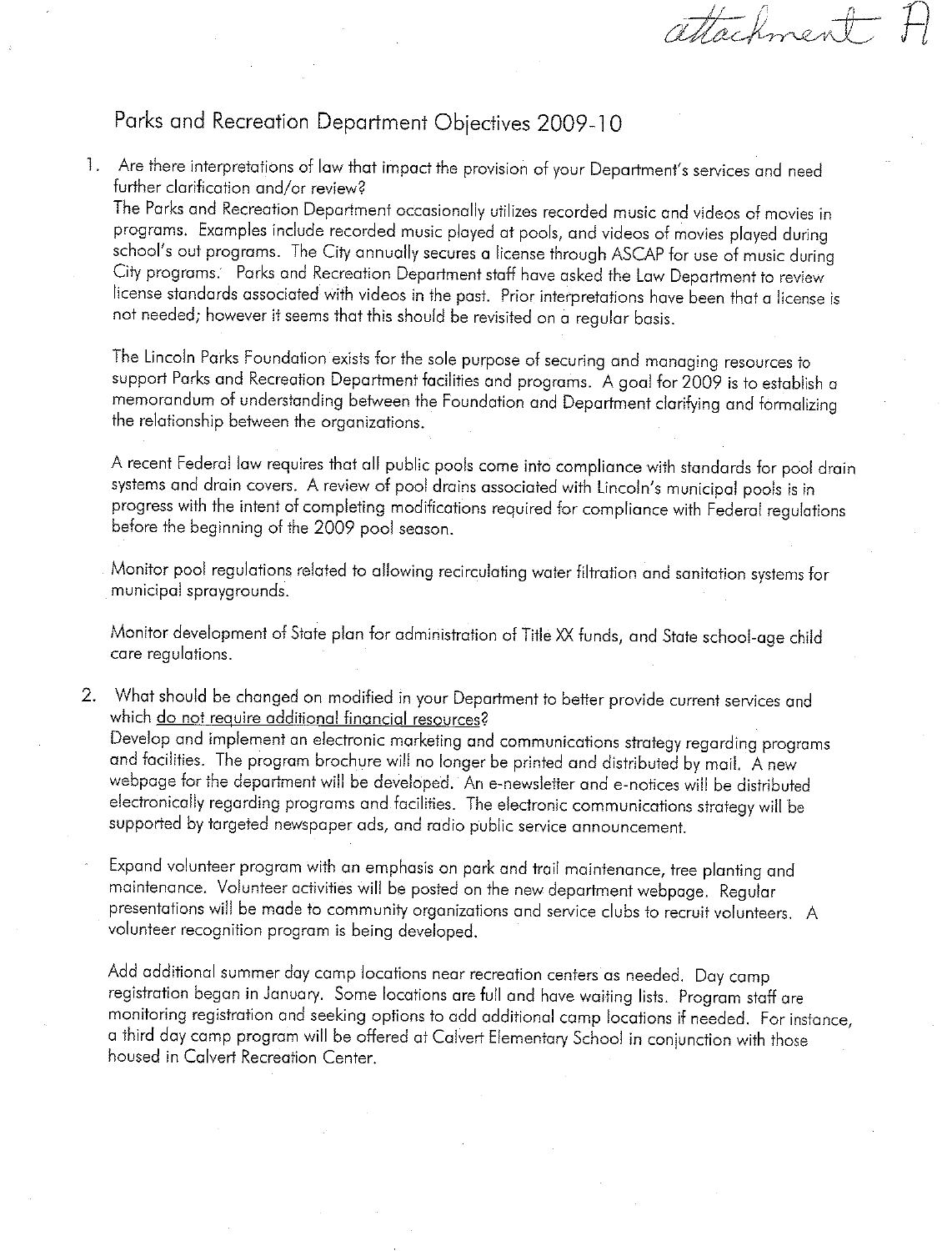Broaden alcohol ordinance to include Auld Pavilion and Pinewood Bowl. Allowing alcoholicbeverages to be served in conjunction with rental of Auld Pavilion, and during performances at Pinewood Bowl will likely increase community use of these facilities and increase revenue

Adopt cost recovery goals for fee-based programs. Cost recovery goals are being established for feebased programs and facilities in conjunction with the Outcome-based budgeting process. Cost recovery goals assist in establishing and justifying the fee structure for programs and facilities.

Combine street tree permit with street tree voucher. Combining street tree permits with street tree vouchers will reduce duplicative paper work. This change may require modification to LMC Section 12.20.050.

Amend the Comprehensive Plan neighborhood park Level of Service (LOS). Amending the neiahborhood park LOS from two acres per 1,000 residents to 1.5 acre per 1,000 residents in newly developing areas of the community will reflect the actual costs associated with purchasing land for neighborhood parks, and will reduce future ongoing maintenance costs. The proposed change will result in the average size of a typical neighborhood park in a newly developing area being about four acres. This is consistent with the average size of existing neighborhood parks in Lincoln.

3. What should be changed or modified in your Department to better provide current services and which do require additional financial resources?

Added on-line registration for programs, shelter reservations, sports field reservations, and wedding site reservations. This objective is related to the aforementioned objective of increasing electronic marketing and communications. On-line registration and reservation services increase access of community residents to these services, and will likely increase utilization. This could be accomplished by expanding upon existing programs that have been developed by Information Services staff, or by purchasing a commercially available program.

Set up a reservation system for practice fields. On-line reservation of practice fields would allow teams to reserve practice fields so that they can be assured of a time and location for practices. Added revenue would assist in recovering costs associated with field maintenance. Implementation will require an on-line reservation system, and investment in permanent markers to delineate practice field locations in some park areas.

Establish entry fee for Pioneers Park Nature Center. The annual cost of operating the Pioneers Park Nature Center presently exceeds revenue by approximately \$500,000 annually. Expanding the funding base for the Nature Center with the goal of increasing fee support for the facility over time will assist in assuring sustainability. Implementation will require an initial investment in closing the existing roadway loop and reconfiguring access to the main parking lot.

Secure funding for conversion to alternative energy systems. Transitioning facilities to alternative energy sources for area lighting, water heating, and space condition will reduce ongoing utility costs. Staff are monitoring emerging and advancing technologies to determine cost/benefit ratios and lifecycle costs.

Future "wish list" items include: a new sports field complex to support local and tournament play, new clubhouse or banquet space to support added tournaments at golf courses, renovation of Centennial Mall, and replacement of the Air Park Recreation Center and pool at the new Arnold Elementary "community school" site.